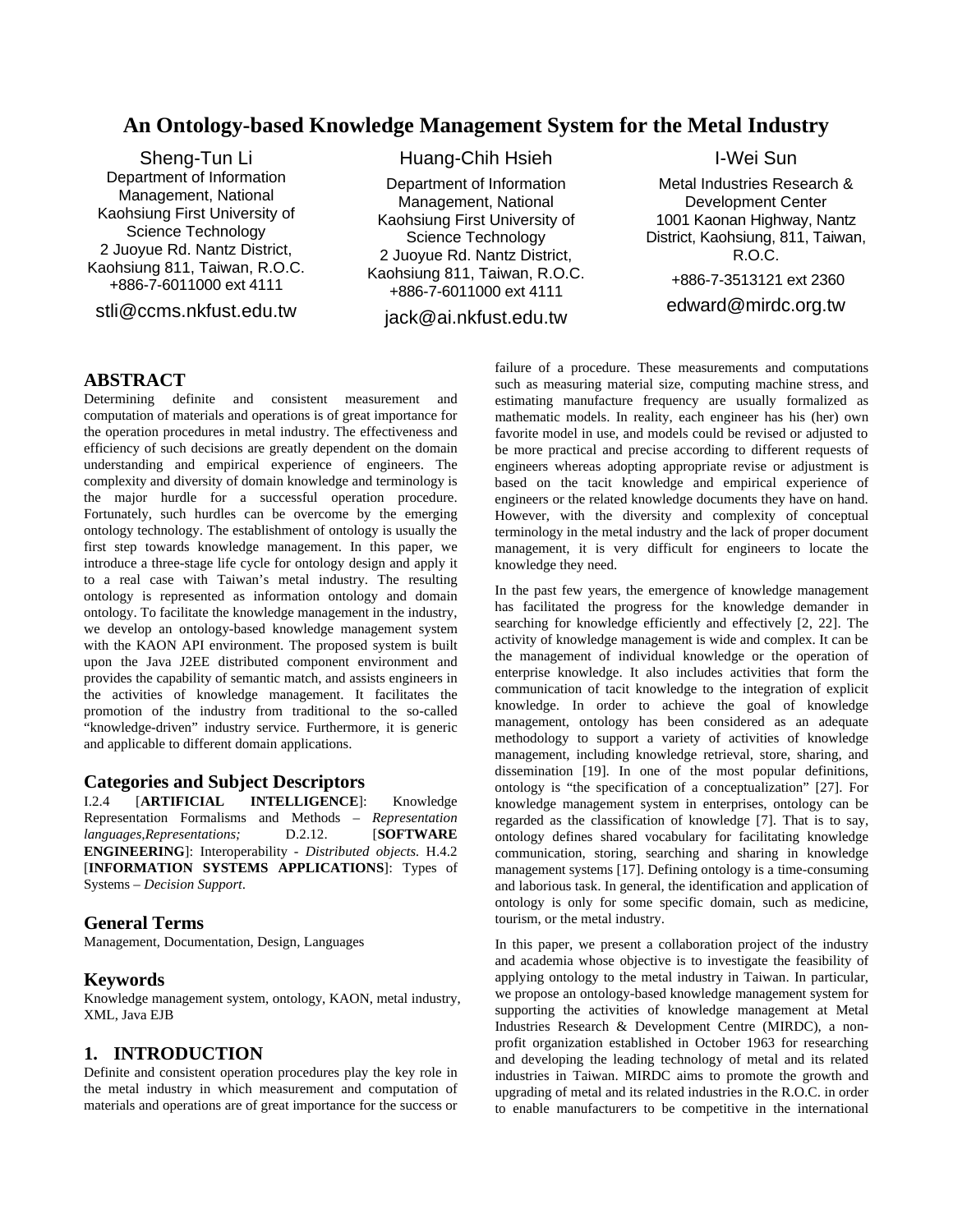market. The system can assist engineers in designing a blueprint and determining what formula can be applied to, who has the better solution, and what materials can be used, etc. More importantly, the proposed system facilitates knowledge sharing in MIRDC and endorses the promotion of MIRDC from traditional services such as technical consultation and technology transfer to the so-called "knowledge-driven" industry services.

This paper is organized as follows. Section 2 gives a brief background for this study. The ontology modeling of metal industry is presented in Section 3. Section 4 proposes the ontology-based knowledge management system. Experiments conducted in MIRDC are demonstrated in Section 5. The conclusions and future work are discussed in Section 6.

|                           | <b>KAON</b>         | Protégé 2000               | <b>Ontoprise</b>   | Ontopia        | <b>OilEd</b>        |
|---------------------------|---------------------|----------------------------|--------------------|----------------|---------------------|
| Version                   | 1.2                 | 1.8                        | 3.05               | 1.3            | 3.4                 |
| <b>Type</b>               | Suite               | Editor                     | Suite              | Suite          | Editor              |
| <b>Ontology storage</b>   | Database, files     | Database, files            | Database,<br>files | Database       | Files               |
| <b>Ontology languages</b> | DAML+OIL,<br>RDF(S) | FLogic, OIL,<br>Ontolingua | FLogic,<br>RDF(S)  | Topic Map      | DAML+OIL,<br>RDF(S) |
| <b>Open Source</b>        | Yes                 | Yes                        | No                 | N <sub>0</sub> | N <sub>0</sub>      |
| Plug-in                   | Yes                 | Yes                        | Yes                | Yes            | Yes                 |
| <b>Inference Engine</b>   | Yes                 | Yes                        | Yes                | Yes            | Yes                 |
| API                       | Yes                 | Yes                        | Yes                | Yes            | Yes                 |

**Table 1. The comparison of several popular ontology tools**

## **2. BACKGROUND**

The basic activities of knowledge management are knowledge acquisition, creation, sharing/diffusion, and utilization. There are a variety of technologies have been applied to support these activities, such as e-mail, database and data warehouse, group decision software, intranet and extranet, expert system, intelligent agent, data mining etc. [16, 17]. There also exist different knowledge management systems (KMS) that facilitate the activities of knowledge management [5, 22, 2].

In 1990s, the knowledge reuse and sharing already became the major issue in knowledge engineering [15]. To achieve the goal of knowledge reuse, the concept of object orientation has been introduced to knowledge management systems. In the sense a knowledge entity can be treated as a knowledge object (KO). KOs can be numerical data, text streams, validated models, metamodels, movie clips, or animation sequences [16]. Since enterprises are interested in the integration of existed knowledge bases [27], how to integrate and share KOs among different KMS is of great necessity and is a crucial challenge. In the literature, metadata has been widely used in the integration of existed knowledge bases [26] whereas the ontology has been considered as a meta-level description of knowledge presentation [7]. In [1], a three-level architecture for intelligent decision support has been proposed. It contains, from the top to the bottom, application level, description level, and object level. The object level comprises various information and knowledge sources, the socalled KOs. Ontologies are in the description level, which enable users in the application level to intelligently access object-level sources. Users can precisely select and efficiently access knowledge via the description level from the application level. In other words, ontologies are metadata that provide the search engine with the functionality of a semantic match. It is different from traditional search engines that directly search for the contents of data.

Without doubt, the most popular markup language of metadata is XML. With the mature of the XML development, different

definitions of metadata have been proposed, such as Dublin Core [28] and ebXML [6]. From the viewpoint of ontology, XML is not suited to describe the interrelationships of resources in the Internet [8]. Therefore, W3C has recently proposed the resource description framework (RDF) and RDF schema (RDF/S). Since then, many ontology tools have been developed for implementing metadata of ontology by using RDF and RDF/S [25, 20, 18]. Each ontology tool has its characteristics and advantages. Table 1 lists and compares several popularly used tools.

KAON, Ontoprise, and Ontopia [23] provide a complete set of ontology tool suites for building, maintaining and utilizing ontologies. In particular, KAON and Ontopia these tool suites can be deployed onto Java J2EE [21] architecture, a distributed component-based architecture, which makes the ontology-based system more flexible and robust. For this reason and the consideration of open source, KAON is chosen as the ontology development platform in this study.

# **3. ONTOLOGY MODELING OF METAL INDUSTRY**

This section describes how ontology can be built and interacted with a knowledge management system. In this study, we propose a framework of ontology-based knowledge management system for the metal industry in Taiwan. The architecture of the framework is shown in Figure 1. According to [12], the life cycle of ontology design can be summarized as three major stages, i.e. building, manipulating and maintaining. In the building stage, we identify the purposes, scope, and requirements of ontology. When all requirements have been clearly identified, one may start to collect data and information about the metal industry concepts. The resources of concepts are from books, experts, papers and other ontologies. The next step is to analyze the collected data and information. Based on the analyzed ontology, the ontology can be divided into information ontology and domain ontology [1]. This produces the information and domain ontology in the ontology implementation step. The information ontology is a meta model that describes knowledge objects and contains generic concepts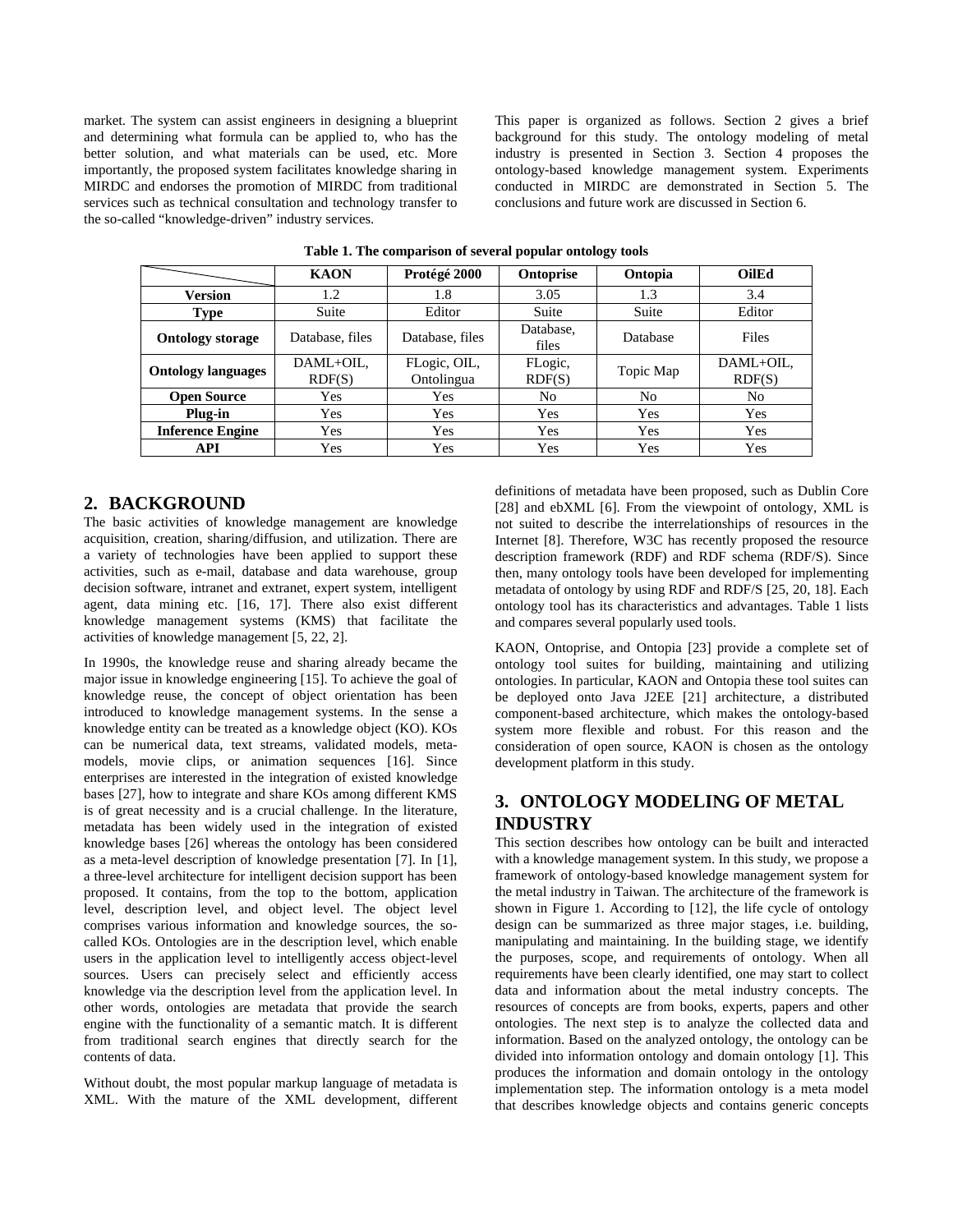and attributes of all information about knowledge objects, such as the title, authors, date, keywords, and other related information. The domain ontology consists of the concepts, attributes, and instances of metal industry. The purpose of domain ontology is to achieve the objective of semantic match when searching for knowledge objects.



**Figure 1. The framework of ontology-based knowledge management system**

 The ontology is deployed to knowledge management system in the manipulating stage and supports the knowledge management tasks and searching when an end-user accesses the knowledge base. Note that there is a feedback loop between knowledge base and ontology via both ontology analysis and ontology implementation. With more and more various types of knowledge objects in knowledge base, the feedback loop provides the capability of expanding information ontology. In the maintaining stage, domain experts can add, update, and remove ontology via a user interface.



**Figure 2. Information ontology**

As mentioned previously, the purpose of information ontology is to describe the information of knowledge objects, which can be an electronic file, a record in database, a book, or a solution of problems. Dublin Core is pretty suitable for describing this kind of knowledge objects. Therefore, we make use of Dublin Core as the information ontology consisting of a set of 15 elements which are shown in Figure 2. Figure 3 shows parts of the domain ontology of metal industry that we constructed in the building stage. As the figure indicates, there are two relations between

concepts: subclass and relationship. The subclass relation, denoted by an arrow, means that the concept is part of the super concept. If two concepts have more than one relation, a dash line with arrow is needed to present such a relationship, and the relationship is named by a term beside the arrow.

In this example, Component is the parent class of the Bolt, Spring, and Die components. The Die Set is the child of the Die Component and there are two subclasses in the Die Set: Die Holder and Punch Holder. All these demonstrate the hierarchical relation of the metal ontology.

For the Die Component, in addition to the hierarchical classification, there exist a number of structural relations, behavior relations and/or functional relations among components. For example, in order to provide firm support, blanking punches are assembled into a punch plate as usual, so there is a structural relation, fitIn, between a blanking punch and a punch plate. For lifting material strip within a required distance, lifters are raised by springs, thus the relation, derivedBy, between a lifter and a spring is defined.

# **4. ONTOLOGY-BASED KNOWLEDGE MANAGEMENT SYSTEM**

We presented a framework of ontology-based knowledge management system in the previous section. In this section, we discuss the architecture of the proposed system in detail. Figure 4 depicts the layered architecture of the system, which is composed of three layers: Presentation Layer, Business Logic Layer, and Data Layer.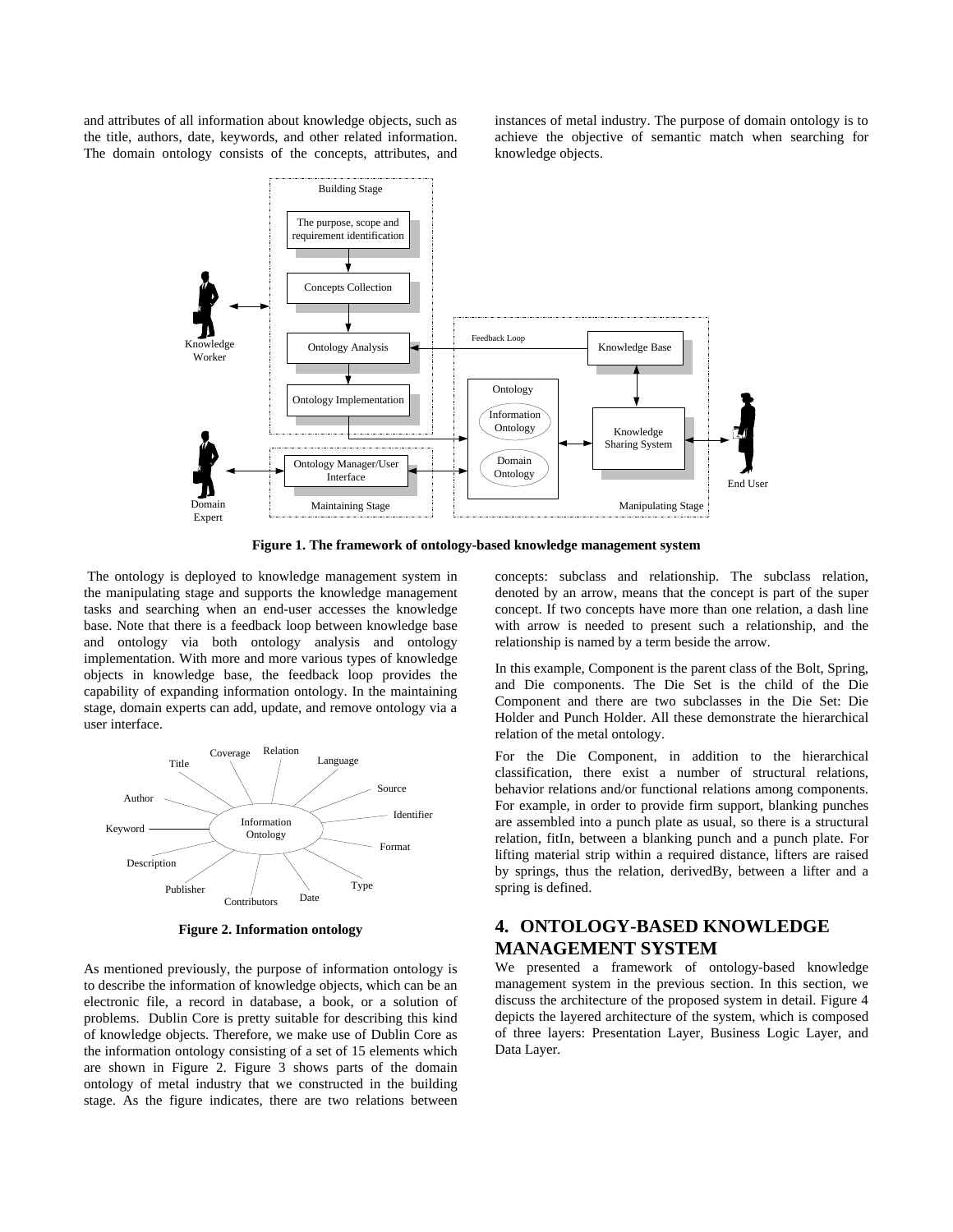

**Figure 3. Parts of domain ontology**

### **4.1 Presentation Layer**

The presentation layer contains several JSP pages and Java servlets (lightweight Java applications in the server side). The major components are News, Forum, System Manager, Personal Knowledge Manager, and Knowledge Search Engine. News and Forum provide basic functions that users can use to read news, discuss topics and post articles in the forum. All information in the forum can be treated as a part of information ontology. Thus, the Forum component also saves information ontology via the Publisher component, which locates in the Business Logic Layer when users issue a topic for discussion.

The component of System Manager provides the system administrator several administrative functions, for example, maintaining users data, publishing news, creating a forum, and managing knowledge objects. When the administrator publishes news, the News component will also store information ontology as the Forum component did. Users can manage their knowledge via the Personal Knowledge Manager component, which also allows users to share personal knowledge. Therefore, when users search for knowledge objects via the Knowledge Search Engine component, it does not only look for public knowledge objects but also personal knowledge objects.

#### **4.2 Business Logic Layer**

The proposed knowledge management system is built upon the Java J2EE environment, a distributed component-based platform. The J2EE server is deployed in Business Logic Layer. It contains three major components: basic components, knowledge management components, and ontology management components. The functionality of each component is discussed as follows.

(1) Basic components

Basic components contain Publisher, UserManager, NewsEntity, ForumEntity, and UserEntity. The Publisher component is a Java session bean, which is responsible for publishing and maintaining news and articles via the NewsEntity and ForumEntity components. The NewsEntity and ForumEntity are Java entity beans that take care of the news and forum tables in System Database. The UserManager component provides the functionality for adding, removing, modifying, and searching users' data via the UserEntity component that is a Java entity bean.

#### (2) Knowledge management components

Knowledge management components manage two types of knowledge objects: personal knowledge object and common knowledge object. Personal knowledge object is maintained by the PKOManager component, which is a Java session bean that can create, share, browse, and remove personal knowledge objects through the PKOEntity component. The PKOEntity component maintains tables about personal knowledge in the format of memorandum, personally collected information, and other documents in the Personal Knowledge Database. Common knowledge object is managed by the KOManager component. The KOManager is also a Java session bean as the PKOManager component. It provides the functionality for public knowledge to create, share, remove, and browse via the KOEntity component, which is a Java entity bean. For knowledge searching, the KOSearch component provides an ontology-based search engine, which can search the domain and information ontology base through the DOManager and IOManager components, JAXB (Java Architecture for XML Binding) [11], and KAON service, to be discussed later. In other words, the search model of the KOSearch component is different from traditional content-based search. It is based on meta-model search and has better performance than the traditional search approaches.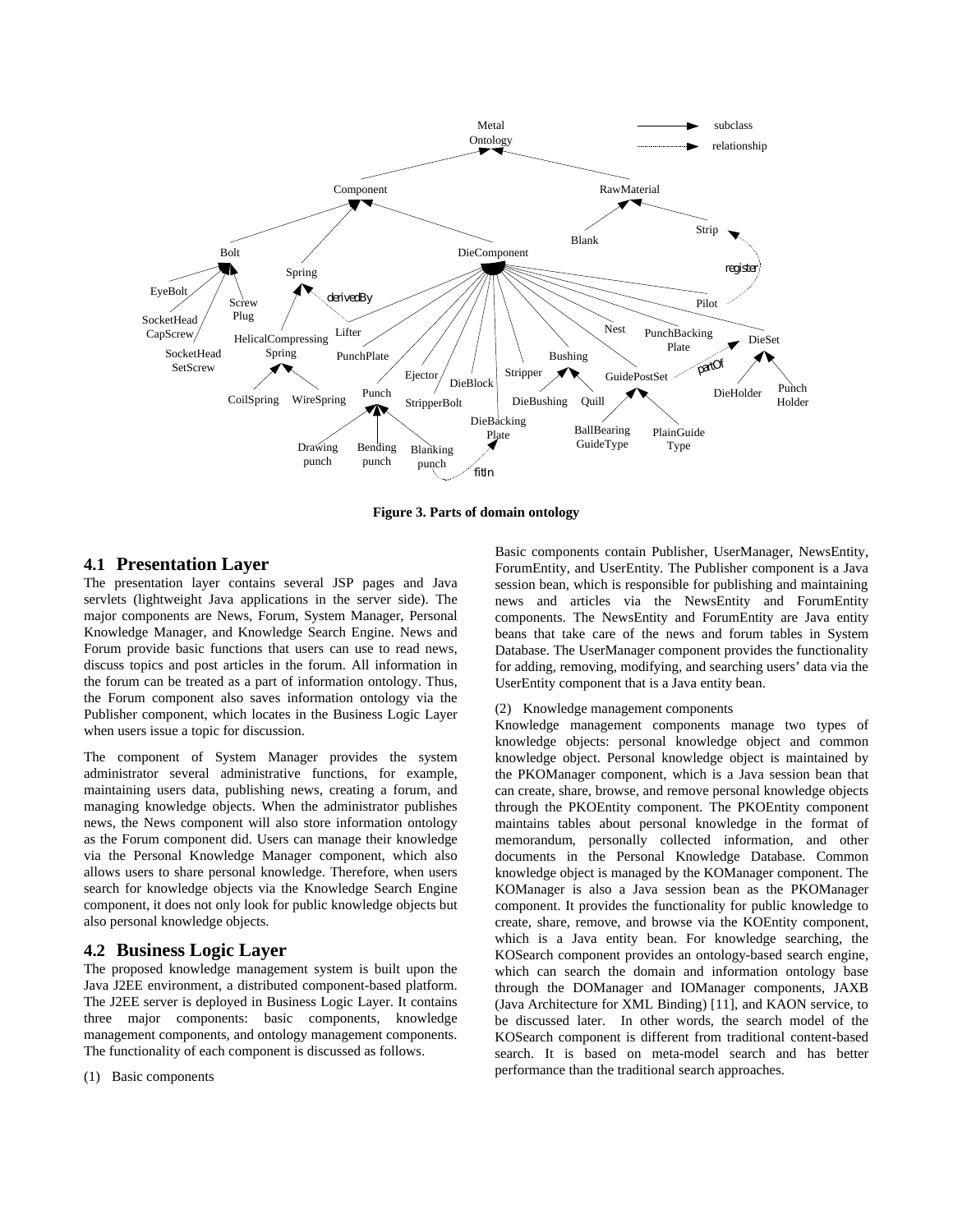

**Figure 4. The architecture of ontology-based knowledge management system**

#### (3) Ontology management components

As mentioned, DOManager and IOManager components are responsible for ontology management. These components can add, remove, modify, and search the ontology base. They manage domain ontology and information ontology, respectively. The DOManager component is implemented by KAON API that provides the functionality for concepts operation and inference. This component also communicates with the KAON service. The KAON service is a RDF server, which enables persisting RDF models in a relational database and is realized within J2EE [24]. Information ontology is stored as an XML file. JAXB provides a convenient and efficient approach to access XML files. IOManager that is based on the JAXB technology is responsible for maintaining information ontology. JAXB also provides APIs and tools to compile an XML schema into java classes.

### **4.3 Data Layer**

All knowledge objects are stored in Data Layer. It contains several databases: system database, user database, personal knowledge base, common knowledge base, information ontology base, and domain ontology base.

#### (1) System database and user database

The system database stores the information of visitor, news, and the discussion of forum. The user database contains the basic data of users, e.g. user's name, ID, password, etc. The privileges of the permissions to create, modify, remove, and search knowledge object for users are also recorded in the user database.

(2) Personal knowledge base and common knowledge base In order to facilitate the access of knowledge objects, the knowledge base stores two types of knowledge objects: personal knowledge object and common knowledge object. The personal knowledge object is maintained by end-users and stored in the personal knowledge base. In other words, users can engage in knowledge management by himself and can determine which knowledge object can be shared. The capability of common knowledge base is the same as the personal knowledge base. However, the knowledge object is public; it stores common documents, cases, and papers.

#### (3) Information ontology base and domain ontology base

The ontology bases are maintained by KAON service and JAXB. In KAON, one communicates with KAON service via KAON API for accessing domain ontology base. JAXB can easily access information ontology despite the scheme of information ontology is changed. In such way, the maintenance task of ontology base can be significantly simplified.

#### **5. EXPERIMENTS**

Currently, we already developed a prototype of ontology-based knowledge management system, which runs on JBoss-3.0.3\_Tomcat-4.1.12 EJB server in SUN Ultra 10 **Workstation** 

The proposed system has been experimented by senior engineers at MIRDC in Taiwan since May 2002. Since most engineers participating in the project are not either computer-related or KM-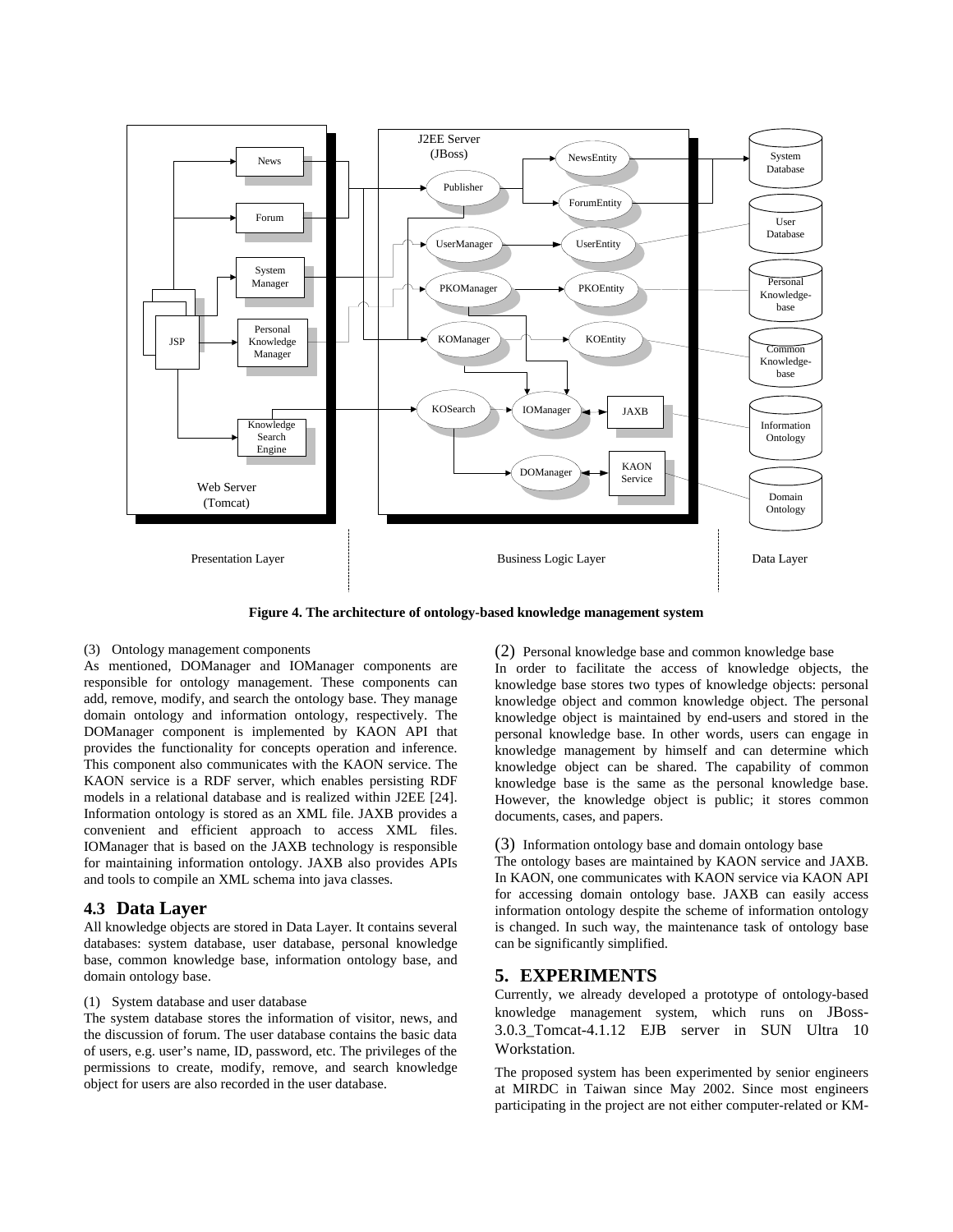related staffs, the system must be designed as easily as it is operated and accessed. Therefore, the system is built on the top of Web-based environment. The snapshots of system demonstration are shown in Figures 5, 6, and 7.



**Figure 5. The entry of knowledge management system**

Figure 5 is the entry point of the system. The user has to login the system first as an individual member or group member and then start to engage in the activities of knowledge management, including creating, editing, browsing, and searching knowledge objects. The creation of knowledge object with information ontology is shown in Figure 6, which is for the system administrator. As Figure 6 indicates, the user needs to select a knowledge object in advance and then fills up the information ontology by following Dublin Core. Finally, the knowledge object and information ontology will be submitted to the server and saved in the common knowledge base and information ontology base. When searching for knowledge objects, one only needs to fill out parts of Dublin Core, the knowledge search engine on the backend retrieves the matched objects from Information Ontology database.



**Figure 6. Building a knowledge object with information ontology**

Furthermore, a domain ontology editor is developed so that an ontology engineer can conveniently and simply maintain the domain ontology, as shown in Figure 7. The left side in the figure is the hierarchical classification of metal ontology, and the right side is the viewer of concept. It shows the attributes, instances, and relation of a concept. To facilitate knowledge sharing, a Web-based virtual community is also designed which provides on-line forums, news, and hot topics.



**Figure 7. Domain Ontology Editor**

## **6. CONCLUSIONS AND DISCUSSIONS**

Building ontologies is usually the first step before engaging in knowledge management activities. The ontology is the major concern of the performance of knowledge management. In this paper, we introduced a three-stage of ontology life cycle for ontology engineering. Based on the methodology, we constructed the ontology of the metal industry. We suggested that ontology should be considered from two viewpoints: information ontology and domain ontology. We adopted Dublin Core as the information ontology attributed to its appropriateness in describing the knowledge object. In addition, we proposed a framework of ontology-based knowledge management system and developed a prototype for supporting knowledge management in a real case study of the metal industry in Taiwan. The system was built upon Java J2EE architecture for the sakes of flexibility and robustness, and it utilized KAON API to communicate with KAON service for maintaining information ontology and domain ontology. The system not only provides users to share individual knowledge objects with each other, but also enables the KO search engine to have the capability of semantic match due to the ontology. The major impact of this study brought to MIRDC a chance for promoting her from the traditional services in technical consultation and technology transfer toward "knowledge–driven" industry service due to her leading position in Taiwan's metal industry. In addition, the proposed component-based system, accompanied by ontology engineering, is generic thus can be applied to different domain applications.

During developing the proposed system, establishing definite and consistent ontology is perhaps the toughest task. The major hurdle is the communication of domain experts and knowledge engineers. It has to take much time and efforts to reach a consensus with all the team members. In addition, high reliance of each other is also of great necessity so that domain experts are willing to contribute the data, information, knowledge or anything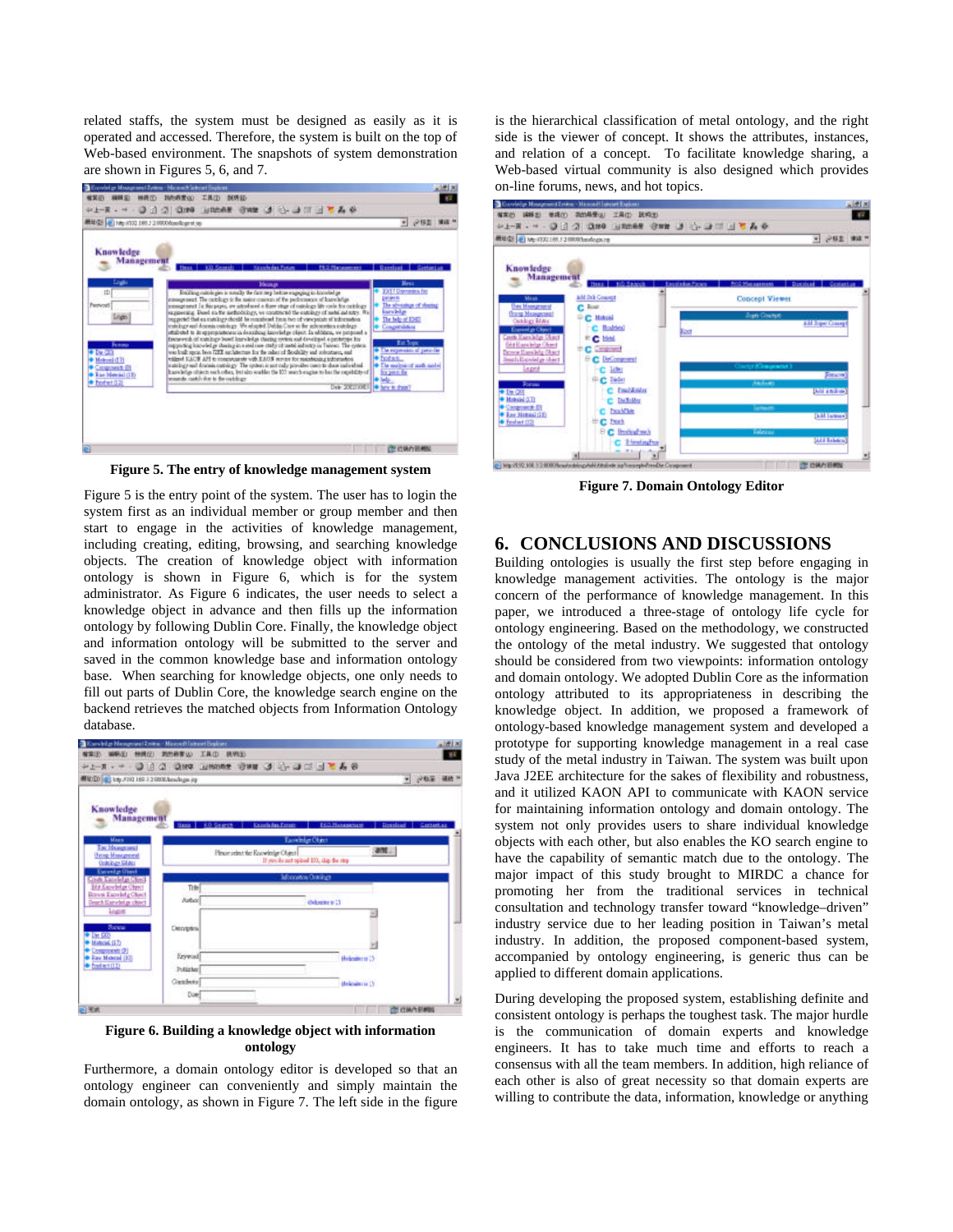that is needed. In this study, one year was spent to establish a common consensus and then to define the initial domain ontology in the metal industry.

From the viewpoint of implementation, there are a variety of ontology development tools available as show in Table 1; however, most of them are for the purpose of academic research; very few are for enterprise applications in practice. Furthermore, although some ontology tools are architectural complete, the lack of resources and supports often makes the development task complicated; for example, the KAON API used in developing an ontology editor and viewer. On the other hand, some ontology tools such as Protégé 2000 have rich resources and community's supports, but they are too complex to be applied.

In this study, we introduced knowledge management into the metal industry in Taiwan, and developed a pioneering prototype of ontology-based knowledge management system. At present, the system focuses on the issue of knowledge sharing and provides a simple way for knowledge searching. It still has enough room for improvement. In the future work, the inference of domain ontology should be incorporated into knowledge searching to support more precise and effective knowledge sharing. The other important issue of knowledge searching is the design of knowledge map, which allows engineers to be aware of the knowledge objects they can retrieve and prompt engineers for the knowledge needed in the next step.

## **7. ACKNOWLEDGMENTS**

This work was in part supported by Metal Industries Research & Development Center, Taiwan, under contract number 91B00021.

## **8. REFERENCES**

- [1] Abecker, A., Bernardi, A., Hinkelmann, K., Kühn, O., and Sintek, M. "Toward a Technology for Organizational Memories," IEEE Intelligent System, 13, May/June, p.40-48, 1998
- [2] Barthès, J.-P. A., and Tacla, C. A "Agent-supported Portals" and Knowledge Management in Complex R&D Projects," Computers in Industry, Vol. 48 (1), pp. 3-16, . 2002
- [3] Berners-Lee, T., Connolly, D., Swick, R.R. "Web Architecture: Describing and Exchanging Data," http://www.w3.org/1999/04/WebData
- [4] Brickley, D., and Guha, R.V. "Resource Description Framework (RDF) Schema Specification 1.0, W3C Candidate Recommendation," World Wide Web Consortium (2000), http://www.w3.org/TR/rdf-schema.
- [5] Chau, K.W., Chuntian, C., and Li, C.W. "Knowledge Management System on the Flow and Water Quality Modeling," Expert System with Applications, Vol. 22 (4), pp. 321-330, 2002
- [6] ebXML. http://www.ebxml.org/.
- [7] Guarino, N. "Understanding, Building, and Sing Ontologies: A Commentary to Using Explicit Ontologies in KBS Development," by van Heijst, Schreiber, and Wielinga." International Journal of Human and Computer Studies 46, pp. 293-310, 1997
- [8] Gunther, O. "Environment Information Systems", Springer, Berlin, New Work, pp. 244, 1998
- [9] Hendler, J. "Agent and the Semantic Web," IEEE Intelligent Systems, March/April, pp. 30-37, 2001
- [10] Hsieh, H.-C., and Li, S.-T. "A Study of Ontology-based Knowledge Management System," (in Chinese), TANET'2002, Taiwan.
- [11]Java Architecture for XML Binding, Sun Microsystems, http://java.sun.com/xml/jaxb/
- [12] Kayed, A., and Colomb, R.M. "Extracting Ontological Concepts for Tendering Conceptual Structures," Data and Knowledge Engineering Journal, Vol. 41(1), 2001
- [13]Lassila, O. "Web Metadata: A Matter of Semantics," IEEE Internet Computing, vol. 2, no. 4, July/Aug., pp. 30–37, 1998
- [14] Lassila, O., and Swick, R. "Resource Description Framework (RDF) Model and Syntax Specification," W3C Recommendation,World Wide Web Consortium; http://www.w3.org/TR/REC-rdf-syntax.
- [15]Neches, R., Fikes, R., Finin, T., Gruber, T., Patil, R., Senatir, T., and Swartout, W.R. "Enabling Technology for Knowledge Sharing," AI Magazine, Vol. 12 (3), pp. 36-56, 1991
- [16] Nemati, H.R., Steiger, D.M., Iyer, L. S., and Herschel, R.T. "Knowledge Warehouse: An Architectural Integration of Knowledge Management, Decision Support, Artificial Intelligence and Data Warehousing," Decision Support Systems, Vol. 33, pp. 143-161, 2002
- [17]O'Leary, D.E. "Enterprise Knowledge Management," Computer, Vol. 31 (3), pp. 54-61, 1998
- [18] Ontoprise. http://www.ontoprise.com/.
- [19] Pundt, H., and Bishr, Y. "Domain Ontologies for Data Sharing-An Example from Environmental Monitoring Using Field GIS," Computer & Geosciences, 28, pp. 98-102, 1999
- [20] Stanford Medical Informatics at the Stanford University School of Medicine, "Protégé 2000," http://protege.stanford.edu/
- [21] Sun Microsystems Inc., JavaTM 2 Platform Enterprise Edition (J2EETM). http://java.sun.com/j2ee/.
- [22]Abidi, S. S. R., "Knowledge Management in Healthcare: Towards 'Knowledge-Driven' Decision-Support Services," International Journal of Medical Informatics, Vol. 63, pp. 5- 18, 2001
- [23] The Ontopia Knowledge Suite (OKS). http://www.ontopia.net/.
- [24]The University of Karlsruhe, "RDF Server," http://kaon.semanticweb.org/Members/rvo/rdf\_server.
- [25] The University of Karlsruhe, "The Karlsruhe Ontology (KAON) Tool Suite. " http://kaon.semanticweb.org/.